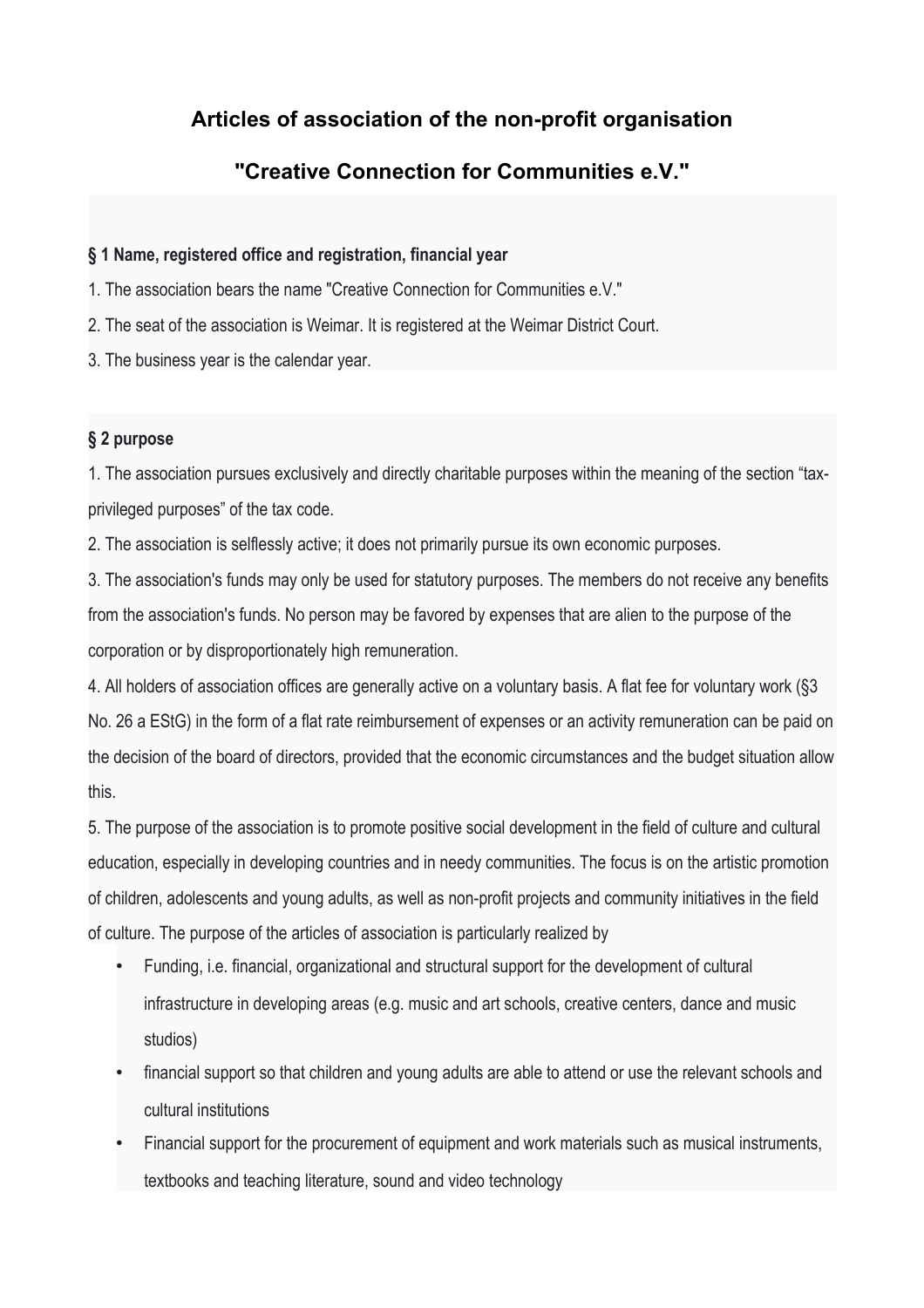- Ideal support in the form of direct educational offers, e.g. music lessons on site and online, as well as the provision of educational material and helpful contacts
- Promotion, development and financing of the CBO (community based organization) "KiCA Kibera Creative Arts" in Kibera, Nairobi, Kenya and similar non-profit organizations
- Hosting charity events and collection of donations to raise the funds needed.
- Organization of cultural exchange projects

## **§ 3 Membership**

1. Any natural person who supports the goals defined in § 2 can become an active member, as well as legal persons, provided the purpose or object of their activity does not contradict the purpose of the association according to § 2.

2. Supporting members can become natural or legal persons who support the work of the association and pay the annual fee or a voluntary higher annual fee.

3. Membership begins with admission to the association upon written application. In the case of minors, the application for membership must be submitted by the legal representative. Acceptance is decided upon by the board. With the admission the member recognizes the statutes.

4. The members are obliged to pay an annual fee as a membership fee. Together with the declaration of membership, the members authorize the board of directors to have their dues debited from their account. The board of directors decides on exceptions (self-payers) when collecting contributions. Chargeback fees that are not the fault of the association are to be borne by the member who incurred these fees when they were collected.

5. Natural or legal persons who have made a special contribution to the goals of the association can be appointed honorary members who are exempt from membership fees. The persons are proposed by the board of directors; the general assembly decides on the appointment with a simple majority.

6. Membership ends through voluntary resignation, exclusion or death of the member (in the case of legal persons with their expiry or the loss of legal capacity).

7. The resignation can be declared in writing to each board member at the end of a financial year with at least three months' notice.

8. The exclusion of a member from the association requires a resolution by the board and is to be communicated to the member in writing, stating the reasons. The person concerned has the right to lodge an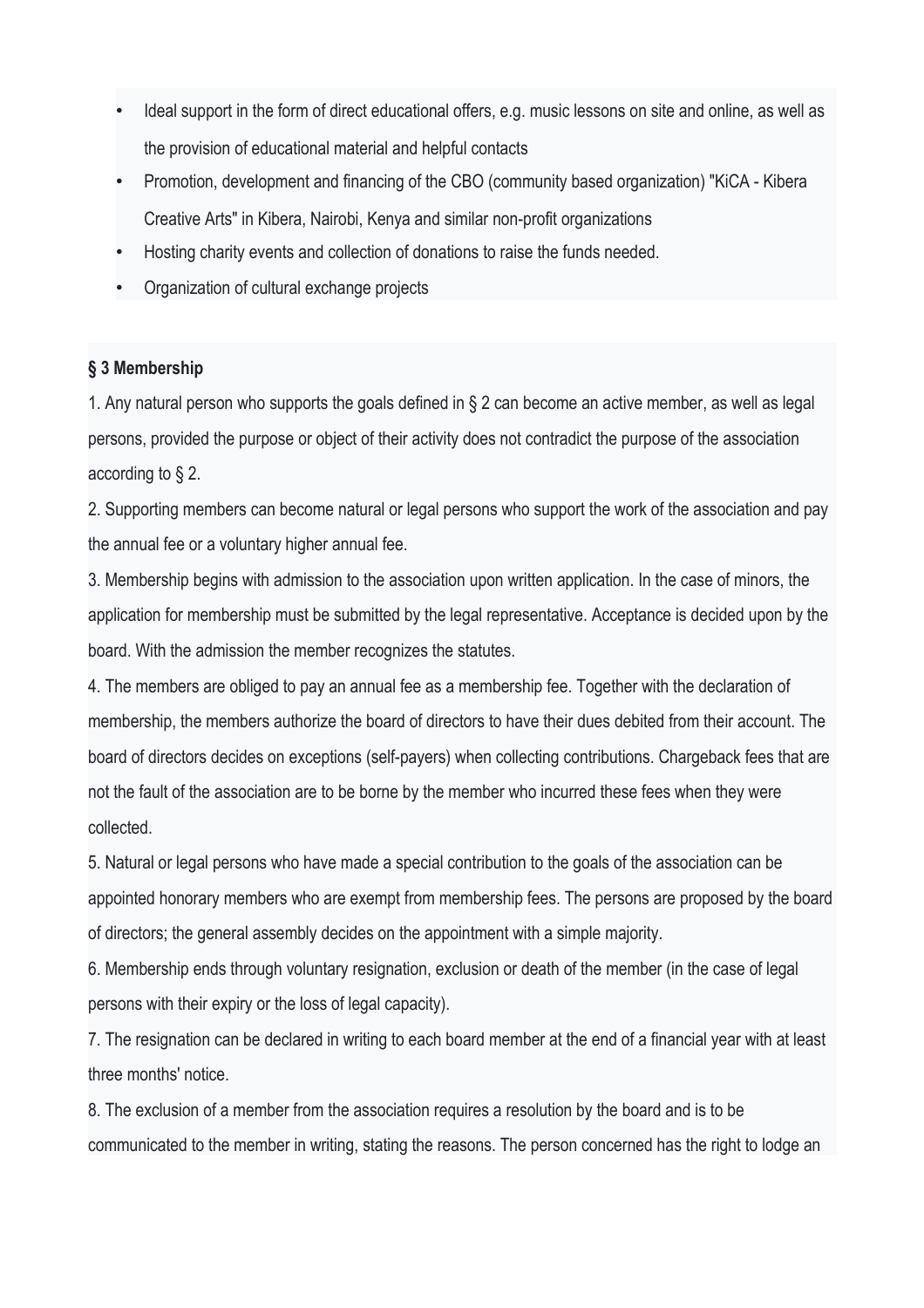objection within one month after delivery of the decision. The general assembly decides on the objection. Until then, membership is suspended.

9. The resigned or excluded member has no claim against the association's assets and receives no compensation or benefits whatsoever.

10. Membership expires automatically if a member is in arrears with two annual dues.

## **§ 4 Financing, membership fees**

1. The association is financed from members' contributions, grants, donations and event revenues. The financial resources are earmarked and used for the tasks mentioned in §2.

2. The amount and due date of the membership fee is determined by the general assembly with a simple majority of the votes cast. The fee schedule, which is not part of the statutes and is made available to all members digitally (as a file, circular, by publication on the association's website, etc.). The board of directors can reduce, defer or suspend membership fees. In the case of entry during the year, a pro rata membership fee will be calculated from the remaining months of the year including the month of entry, with one twelfth of the membership fee of a year due no later than one month after joining.

3. The treasurer administers the assets in a cash-technical sense. He submits the cash report to the general assembly. Two auditors and cash auditors elected by the general assembly for an electoral period, who are not allowed to be members of the board, report to the board at least once a year after examining the assets as well as the current income and expenses. You have the right to carry out cash audits in the meantime and, if necessary, submit an application to discharge the board.

## **§ 5 Board of Directors**

1. The board of the association consists of the first chairman and the 2nd chairman (deputy)

2. The association is represented externally by each member of the board.

3. The board of directors is elected by the general assembly for a period of three years. He remains in office until a new election has taken place. Re-election is possible.

4. If a member of the board resigns during the term of office, the remaining board member elects a substitute member for the remainder of the term of office of the resigned board member, who must be confirmed by the next general meeting.

5. The board of directors is responsible for all affairs of the association, unless they are assigned to the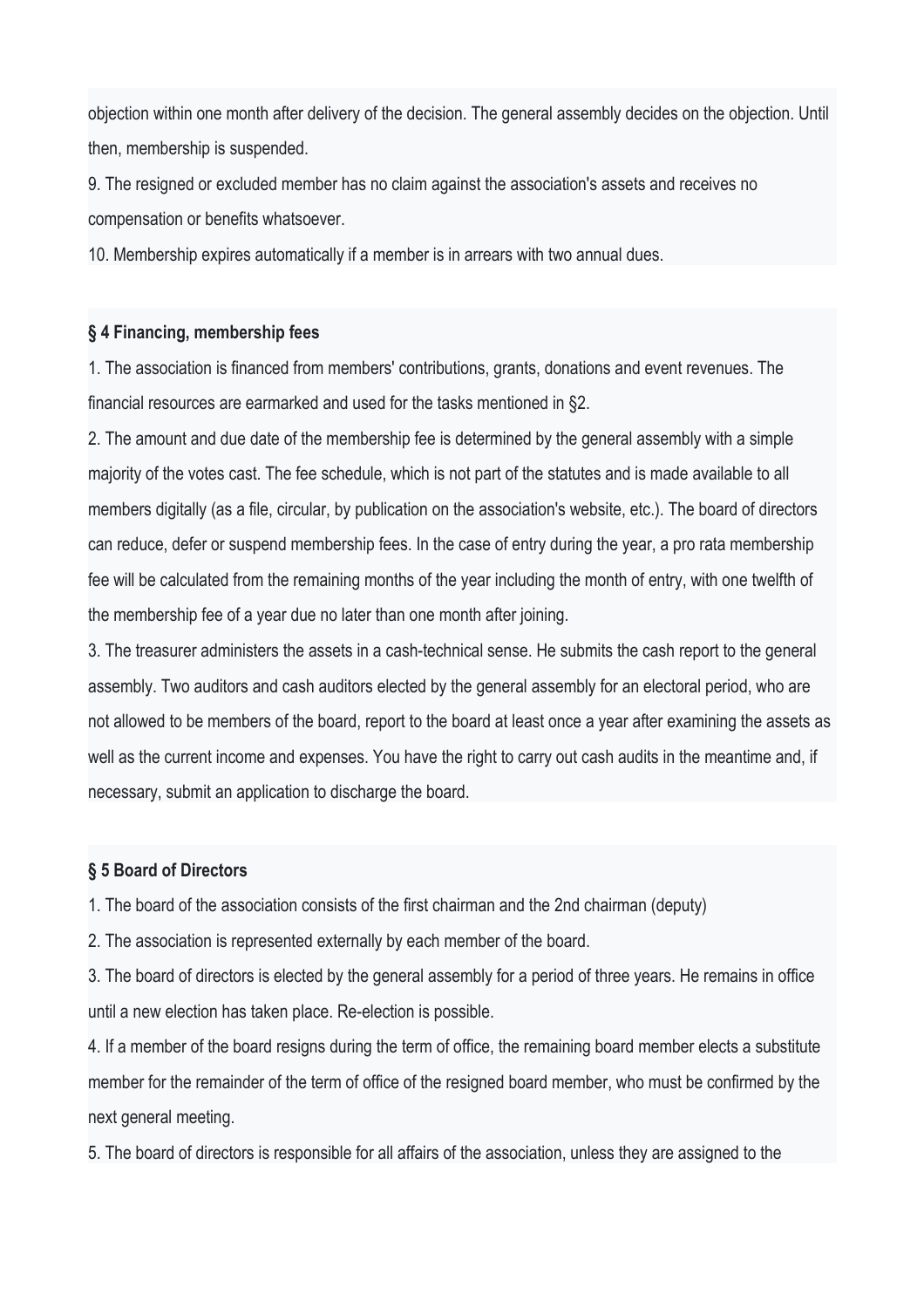general assembly by the statutes. The board takes over the management, decides on the admission of members and implements the resolutions of the general assembly.

6. In individual cases the general assembly can release the board of directors from the restrictions of §181 BGB by resolution.

7. The treasurer carries out the financial affairs of the association, but is not part of the board.

### **§ 6 General Assembly**

1. The ordinary general assembly takes place once a year. In addition, a general meeting must be called if the interests of the association so require or if at least 1/4 of the members request the call in writing, stating the purpose and the reasons. The general assembly must meet a maximum of six weeks after receipt of such a request.

2. The general assembly can take place on site or as an online conference or as a mixed form with physically present members and members connected online.

3. Each general meeting is to be called in writing by the board of directors, observing an invitation period of two weeks and stating the agenda. The invitation can be sent by post or digitally (by e-mail, messenger). A reference to the publication of the invitation on the association's website is sufficient.

4. The chairman of the meeting is the 1st chairman and, if he is unable to do so, the 2nd chairman. If both cannot be present, a chairman will be elected by the general assembly.

5. Every duly convened general meeting has a quorum regardless of the number of members present.

6. The resolutions of the general assembly are passed with a simple majority of the valid votes cast, unless the law or the statutes prescribe a higher majority. Each member has one vote. A tie counts as a rejection.

7. Up to one week before the day of the general meeting, each member can apply in writing to the board of directors for further matters to be added to the agenda. The agenda is to be amended accordingly. If further motions are made during the general meeting, the members decide with a simple majority whether these motions should be included in the agenda. Changes to the statutes are excluded from this.

8. To change the statutes or the purpose of the association, a majority of 3/4 of the valid votes cast is required. Proposals for amendments to the articles of association and changes to the purpose are to be forwarded to the members entitled to vote no later than 30 days before the meeting of the general assembly.

9. Changes or additions to the statutes, which are prescribed by the competent registration authority or the tax office, are implemented by the board and do not require a resolution by the general meeting. They are to be communicated to the members at the latest with the next invitation to the general meeting.